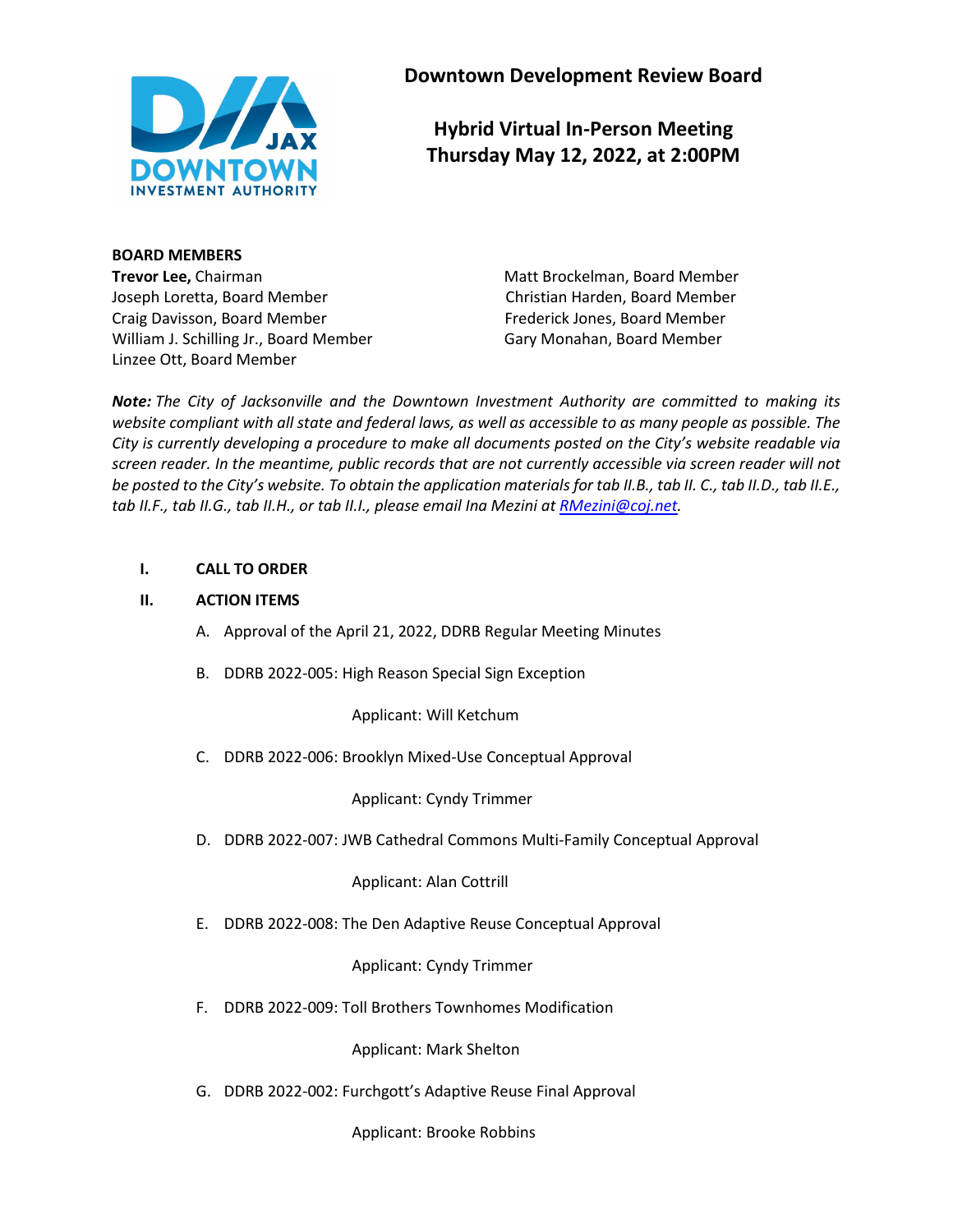## H. DDRB 2020-021: 404 Julia Adaptive Reuse Final Approval

Applicant: Tom Hurst

I. DDRB 2021-013: Shipyards Final Approval

Applicant: Cyndy Trimmer

- **III. OLD BUSINESS**
- **IV. NEW BUSINESS**
- **V. PUBLIC COMMENTS**
- **VI. ADJOURNMENT**

*Please be advised that this will be a hybrid virtual in person meeting. Attendees may participate in person or virtually.*

## **PHYSICAL LOCATION**

Jacksonville Public Library-Main Library/Downtown 303 North Laura Street Multipurpose Room (located in the Conference Center) Jacksonville, Florida 32202

Visitors are encouraged not to enter City owned public buildings if they have: symptoms of COVID-19, a fever of 100.4 degrees Fahrenheit or higher, are currently undergoing evaluation for COVID-19 infection, a diagnosis of COVID-19 in the prior 10 days or have had close contact with someone infected with COVID-19 during the prior 14 days. Any member of the public entering City owned public building may choose to wear a mask inside the building.

**Directions to Multipurpose Room:** Upon entering Laura Street entrance to the Library, follow directions and signage for temperature check, then proceed into the Main Library. Walk counterclockwise around the grand staircase and you will see signs for the public elevators. Take the elevator down to level C for Conference Level. Exit the elevator and follow hallway out. Turn left out of the hallway and proceed through glass doors into Conference Center. The Multipurpose Room is the first room on the left.

## **VIRTUAL LOCATION**

Interested persons desiring to attend this meeting virtually can do so via Zoom (including by computer or telephone) using the following meeting access information:

## **By Computer**